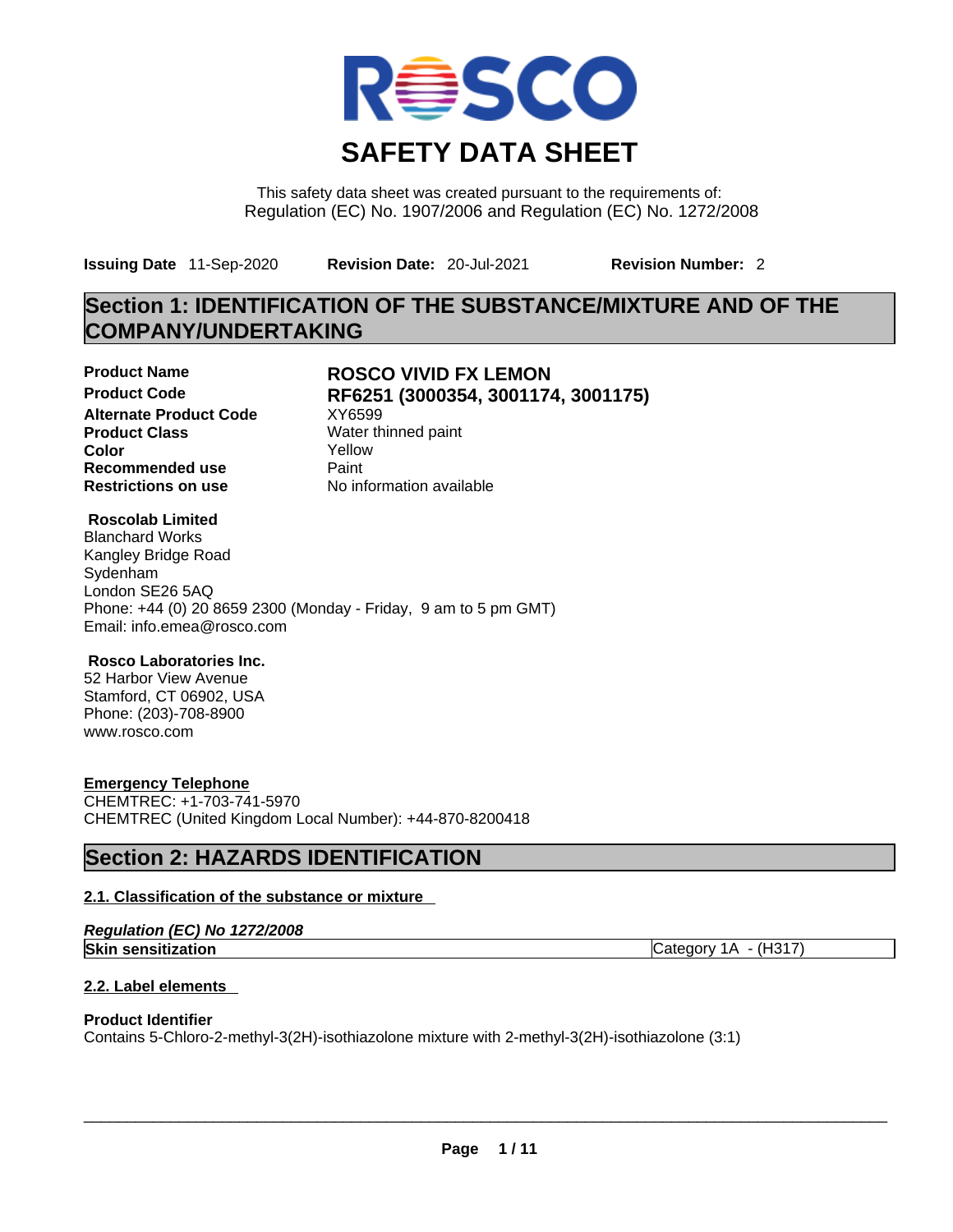

#### **Hazard statements**

H317 - May cause an allergic skin reaction

EUH208 - Contains (1,2-Benzisothiazolin-3-one, 2-Methyl-4-isothiazolin-3-one). May produce an allergic reaction

#### **Precautionary Statements - EU (§28, 1272/2008)**

P101 - If medical advice is needed, have product container or label at hand

P102 - Keep out of reach of children

P261 - Avoid breathing dust/fume/gas/mist/vapors/spray

P280 - Wear protective gloves

P321 - Specific treatment (see supplemental first aid instructions on this label)

P501 - Dispose of contents/ container to an approved waste disposal plant

#### **2.3. Other hazards**

**General Hazards No information available** 

## **Section 3: COMPOSITION/INFORMATION ON INGREDIENTS**

#### **3.1 Substances**

Not applicable

### **3.2 Mixtures**

| <b>Chemical name</b>                                                                            | <b>EINECS/ELINCS No.</b> | <b>CAS No.</b> | Weight-%          | <b>Classification</b><br>according to<br><b>Regulation (EC) No.</b><br>1272/2008 [CLP]                                                                                   | <b>REACH registration</b><br>number |
|-------------------------------------------------------------------------------------------------|--------------------------|----------------|-------------------|--------------------------------------------------------------------------------------------------------------------------------------------------------------------------|-------------------------------------|
| Propylene glycol                                                                                | 200-338-0                | $57 - 55 - 6$  | $>=1 - 5$         | Not available                                                                                                                                                            | 01-2119456809-23-02<br>24           |
| 1,2-Benzisothiazolin-3-one                                                                      | 220-120-9                | 2634-33-5      | $>=0.01 - 0.05$   | Acute Tox 4 (H302)<br>Acute Tox 2 (H330)<br>Skin Irrit. 2 (H315)<br>Eye Dam. 1 (H318)<br>Skin Sens. 1 (H317)<br>Aquatic Acute 1<br>(H400)<br>Aquatic Chronic 2<br>(H411) | Not available                       |
| 5-Chloro-2-methyl-3(2H)-isothi<br>azolone mixture with<br>2-methyl-3(2H)-isothiazolone<br>(3:1) |                          | 55965-84-9     | $>=0.001 - 0.005$ | Acute Tox. 3 (H301)<br>Acute Tox. 2 (H310)<br>Acute Tox. 3 (H330)<br>Skin Corr. 1C (H314)<br>Eye Dam 1 (H318)<br>Skin Sens. 1 (H317)<br>Aquatic Acute 1<br>(H400)        | Not available                       |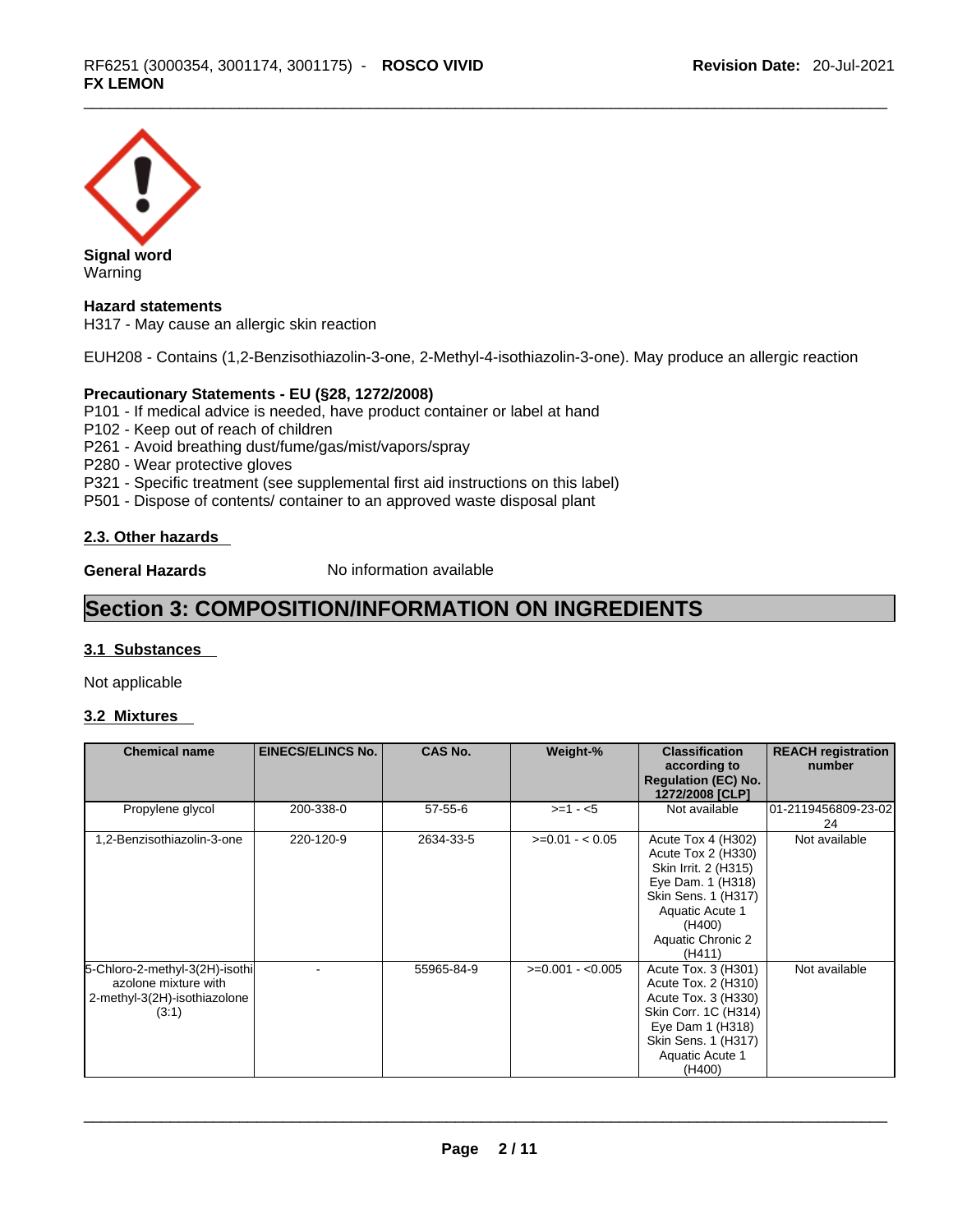|                               |           |           |                     | Aquatic Chronic 1<br>(H410)                                                                                                                                                                                             |               |
|-------------------------------|-----------|-----------|---------------------|-------------------------------------------------------------------------------------------------------------------------------------------------------------------------------------------------------------------------|---------------|
| 2-Methyl-4-isothiazolin-3-one | 220-239-6 | 2682-20-4 | $>=0.0001 - 0.0005$ | Skin Corr. 1B (H314)<br>Eye Dam 1 (H318)<br>Skin Sens. 1 (H317)<br>Acute Tox. 3 (H301)<br>Acute Tox. 3 (H311)<br>Acute Tox. 2 (H330)<br>Acute Tox. 3 (H331)<br>Aquatic Acute 1<br>(H400)<br>Aquatic chronic 1<br>(H410) | Not available |

*Full text of H- and EUH-phrases: see section 16* 

## **Section 4: FIRST AID MEASURES**

| 4.1. Description of first aid measures                                             |                                                                                                          |  |
|------------------------------------------------------------------------------------|----------------------------------------------------------------------------------------------------------|--|
| <b>Description of first aid measures</b>                                           |                                                                                                          |  |
| <b>General Advice</b>                                                              | No hazards which require special first aid measures.                                                     |  |
| <b>Eye Contact</b>                                                                 | Rinse thoroughly with plenty of water for at least 15<br>minutes and consult a physician.                |  |
| <b>Skin Contact</b>                                                                | Wash off immediately with soap and plenty of water while<br>removing all contaminated clothes and shoes. |  |
| <b>Inhalation</b>                                                                  | Move to fresh air. If symptoms persist, call a physician.                                                |  |
| Ingestion                                                                          | Clean mouth with water and afterwards drink plenty of<br>water. Consult a physician if necessary.        |  |
| 4.2. Most important symptoms and effects, both acute and delayed                   |                                                                                                          |  |
| <b>Most Important Symptoms/Effects</b>                                             | May cause allergic skin reaction.                                                                        |  |
| 4.3. Indication of any immediate medical attention and special treatment<br>needed |                                                                                                          |  |
| <b>Notes To Physician</b>                                                          | Treat symptomatically.                                                                                   |  |
|                                                                                    |                                                                                                          |  |
| <b>Section 5: FIRE FIGHTING MEASURES</b>                                           |                                                                                                          |  |

## **5.1. Extinguishing media**

**Suitable Extinguishing Media** Use extinguishing measures that are appropriate to local circumstances and the surrounding environment.

**Unsuitable Extinguishing Media** No information available. \_\_\_\_\_\_\_\_\_\_\_\_\_\_\_\_\_\_\_\_\_\_\_\_\_\_\_\_\_\_\_\_\_\_\_\_\_\_\_\_\_\_\_\_\_\_\_\_\_\_\_\_\_\_\_\_\_\_\_\_\_\_\_\_\_\_\_\_\_\_\_\_\_\_\_\_\_\_\_\_\_\_\_\_\_\_\_\_\_\_\_\_\_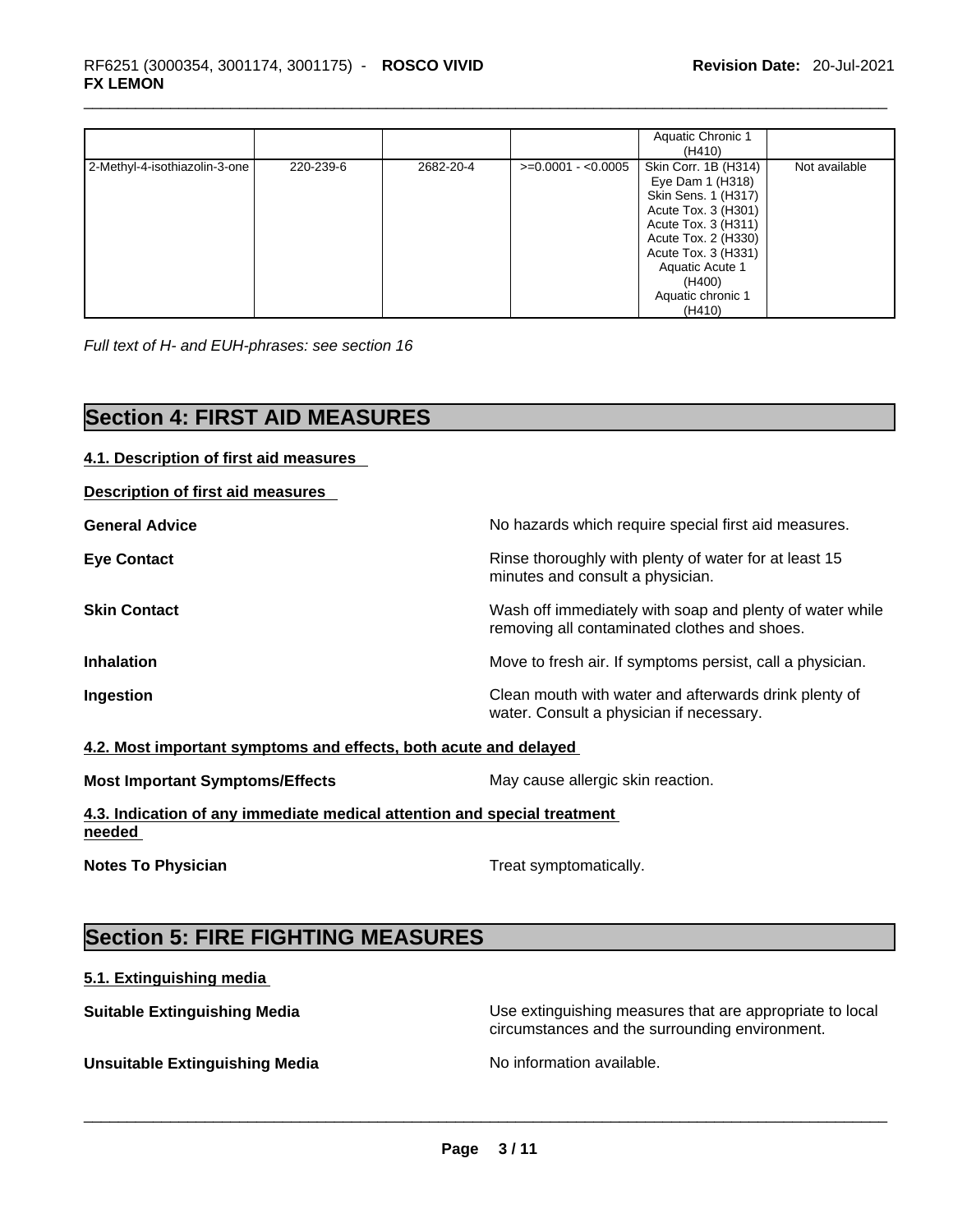| Closed containers may rupture if exposed to fire or                                                                         |
|-----------------------------------------------------------------------------------------------------------------------------|
|                                                                                                                             |
|                                                                                                                             |
|                                                                                                                             |
|                                                                                                                             |
| Protective equipment and precautions for firefighters Wear self-contained breathing apparatus and protective                |
|                                                                                                                             |
|                                                                                                                             |
| Avoid contact with skin, eyes and clothing. Ensure                                                                          |
| Observe all relevant local and international regulations.                                                                   |
|                                                                                                                             |
| Prevent spreading of vapors through sewers, ventilation                                                                     |
|                                                                                                                             |
| Absorb with inert material and place in suitable container                                                                  |
|                                                                                                                             |
|                                                                                                                             |
|                                                                                                                             |
|                                                                                                                             |
|                                                                                                                             |
| Avoid contact with skin, eyes and clothing. Avoid breathing<br>vapors, spray mists or sanding dust. In case of insufficient |
|                                                                                                                             |
|                                                                                                                             |
| Keep container tightly closed. Keep out of the reach of                                                                     |
|                                                                                                                             |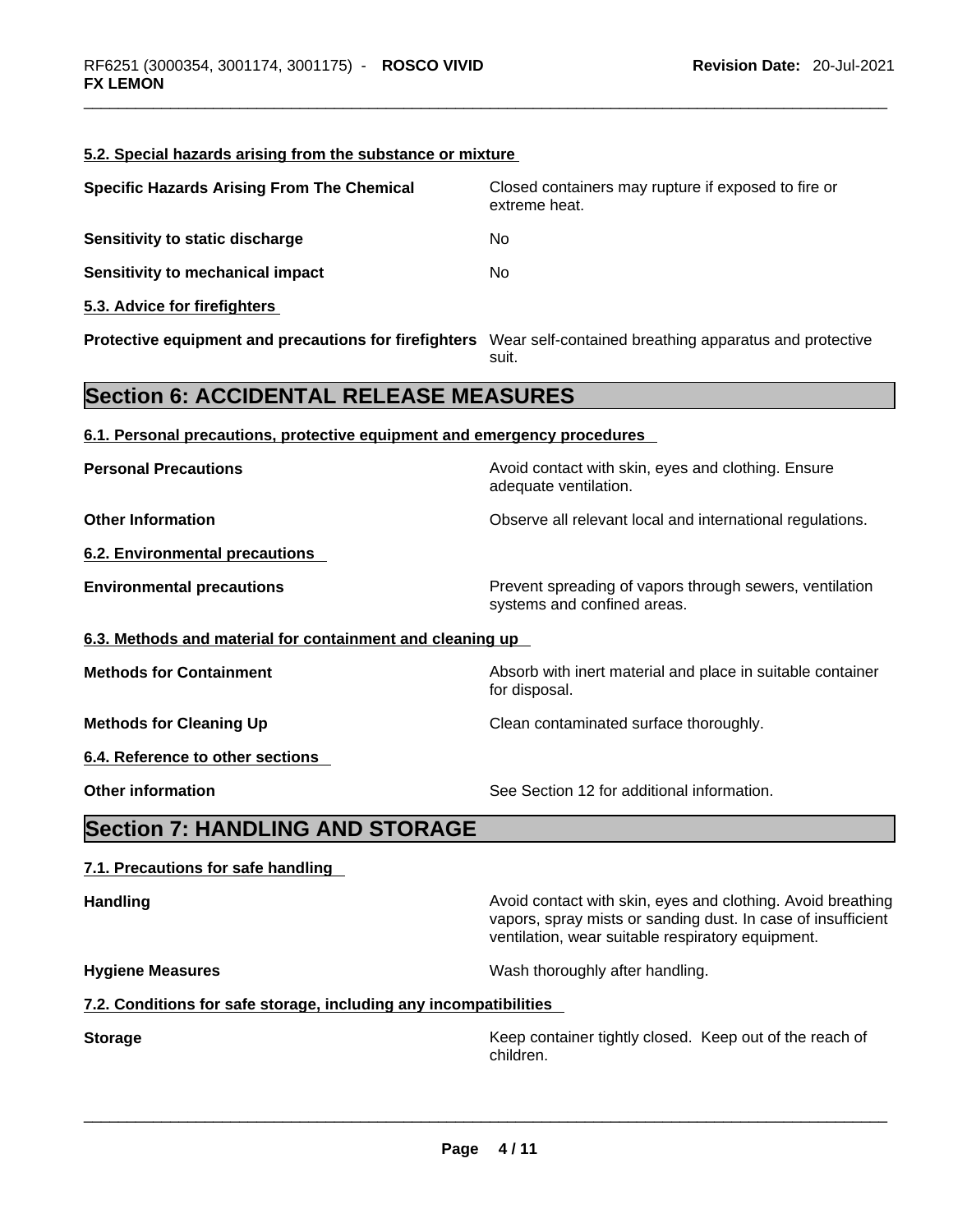#### **7.3. Specific end use(s)**

**Specific Uses <b>Specific Uses** Architectural coating. Apply as directed. Refer to product label / literature for specific instructions.

**Risk Management Methods (RMM)** Not Applicable.

## **Section 8: EXPOSURE CONTROLS/PERSONAL PROTECTION**

#### **8.1. Control parameters**

| <b>Chemical name</b>        | <b>European Union</b>   |                    | <b>Belgium</b><br><b>Bulgaria</b> |                            |                          | <b>Cyprus</b>  | <b>France</b> | <b>Ireland</b>               |
|-----------------------------|-------------------------|--------------------|-----------------------------------|----------------------------|--------------------------|----------------|---------------|------------------------------|
| Propylene glycol            |                         |                    |                                   |                            |                          |                |               | TWA: $10 \text{ mg/m}^3$     |
| 57-55-6                     |                         |                    |                                   |                            |                          |                |               | TWA: 150 ppm                 |
|                             |                         |                    |                                   |                            |                          |                |               | TWA: 470 mg/m <sup>3</sup>   |
|                             |                         |                    |                                   |                            |                          |                |               | STEL: 1410 mg/m <sup>3</sup> |
|                             |                         |                    |                                   |                            |                          |                |               | STEL: $30 \text{ mg/m}^3$    |
|                             |                         |                    |                                   |                            |                          |                |               | STEL: 450 ppm                |
| <b>Chemical name</b>        | Germany                 | <b>Greece</b>      |                                   | <b>Hungary</b>             |                          | <b>Iceland</b> | <b>Italy</b>  | Latvia                       |
| Propylene glycol<br>57-55-6 |                         |                    |                                   |                            |                          |                |               | TWA: $7 \text{ mg/m}^3$      |
| <b>Chemical name</b>        | Lithuania               | <b>Netherlands</b> |                                   | <b>Poland</b>              | Romania                  | <b>Spain</b>   | <b>Sweden</b> | <b>United</b>                |
|                             |                         |                    |                                   |                            |                          |                |               | Kingdom                      |
| Propylene glycol            | TWA: $7 \text{ mg/m}^3$ | $\sim$             |                                   | TWA: 100 mg/m <sup>3</sup> | $\overline{\phantom{a}}$ |                |               | TWA: 150 ppm                 |
| $57 - 55 - 6$               |                         |                    |                                   |                            |                          |                |               | TWA: $474$ mg/m <sup>3</sup> |
|                             |                         |                    |                                   |                            |                          |                |               | TWA: $10 \text{ mg/m}^3$     |
|                             |                         |                    |                                   |                            |                          |                |               | STEL: 450 ppm                |
|                             |                         |                    |                                   |                            |                          |                |               | <b>STEL: 1422</b>            |
|                             |                         |                    |                                   |                            |                          |                |               | mg/m <sup>3</sup>            |
|                             |                         |                    |                                   |                            |                          |                |               | STEL: 30 mg/m <sup>3</sup>   |

#### **8.2. Exposure controls**

**Occupational exposure controls** 

**Personal Protective Equipment** 

**Engineering Measures Ensure adequate ventilation, especially in confined areas.** 

**Respiratory Protection In case of insufficient ventilation wear suitable respiratory** equipment.

**Eye Protection <b>Exercise Eye** Protection **Safety glasses with side-shields.** 

**Skin Protection Contract Contract Exercise Contract Contract Lightweight protective clothing.** 

Hand protection **Impervious** gloves.

**Hygiene Measures Avoid contact with skin, eyes and clothing. Remove and Hygiene Measures** and clothing. Remove and wash contaminated clothing before re-use. Wash thoroughly after handling.

## **Section 9: PHYSICAL AND CHEMICAL PROPERTIES**

#### **9.1. Information on basic physical and chemical properties**

# **Appearance** liquid \_\_\_\_\_\_\_\_\_\_\_\_\_\_\_\_\_\_\_\_\_\_\_\_\_\_\_\_\_\_\_\_\_\_\_\_\_\_\_\_\_\_\_\_\_\_\_\_\_\_\_\_\_\_\_\_\_\_\_\_\_\_\_\_\_\_\_\_\_\_\_\_\_\_\_\_\_\_\_\_\_\_\_\_\_\_\_\_\_\_\_\_\_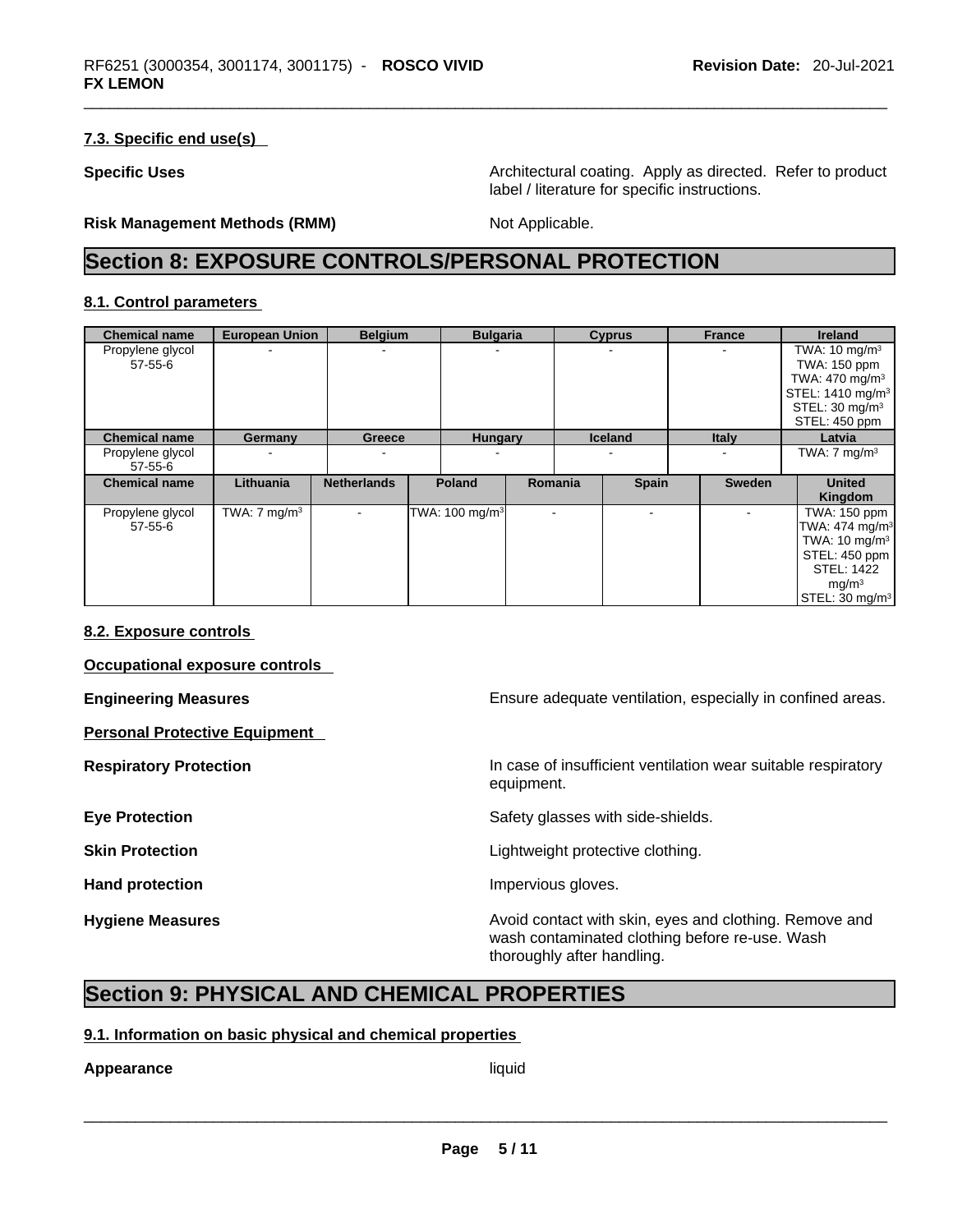| Odor                  |  |
|-----------------------|--|
| <b>Odor Threshold</b> |  |
|                       |  |
| <b>Property</b>       |  |
|                       |  |
| Density (g/L)         |  |

little or no odor **No information available** 

| <b>Property</b>                      | Values                   | <b>Remarks/ Method</b> |
|--------------------------------------|--------------------------|------------------------|
| Density (g/L)                        | 1042 - 1054              | None known             |
| <b>Relative Density</b>              | $1.04 - 1.06$            |                        |
| рH                                   | No information available | None known             |
| <b>Viscosity (cps)</b>               | No information available | None known             |
| Solubility(ies)                      | No information available | None known             |
| <b>Water solubility</b>              | No information available | None known             |
| <b>Evaporation Rate</b>              | No information available | None known             |
| Vapor pressure                       | No information available | None known             |
| Vapor density                        | No information available | None known             |
| Wt. % Solids                         | $30 - 40$                | None known             |
| <b>Vol. % Solids</b>                 | $25 - 35$                | None known             |
| Wt. % Volatiles                      | $60 - 70$                | None known             |
| <b>Vol. % Volatiles</b>              | $65 - 75$                | None known             |
| <b>Boiling Point (°C)</b>            | 100                      | None known             |
| <b>Freezing Point (°C)</b>           | 0                        | None known             |
| <b>Melting Point (°C)</b>            | No information available | None known             |
| <b>Pour Point</b>                    | No information available | None known             |
| Flash Point (°C)                     | Not applicable           | None known             |
| <b>Flammability (solid, gas)</b>     | No information available | None known             |
| <b>Upper flammability limit:</b>     | No information available | None known             |
| Lower flammability limit:            | No information available | None known             |
| <b>Autoignition Temperature (°C)</b> | No information available | None known             |
| Decomposition Temperature (°C)       | No information available | None known             |
| <b>Partition coefficient</b>         | No information available | None known             |
| <b>Explosive properties</b>          | No information available | None known             |
| <b>Oxidizing Properties</b>          | No information available | None known             |

## **Section 10: STABILITY AND REACTIVITY**

| 10.1. Reactivity<br><b>Reactivity</b>     | Not Applicable.                          |
|-------------------------------------------|------------------------------------------|
| 10.2. Chemical stability                  |                                          |
| <b>Chemical Stability</b>                 | Stable under normal conditions.          |
| 10.3. Possibility of hazardous reactions  |                                          |
| <b>Possibility of hazardous reactions</b> | None under normal conditions of use.     |
| 10.4. Conditions to avoid                 |                                          |
| <b>Conditions to avoid</b>                | Prevent from freezing.                   |
| 10.5. Incompatible materials              |                                          |
| <b>Incompatible Materials</b>             | No materials to be especially mentioned. |
| 10.6. Hazardous decomposition products    |                                          |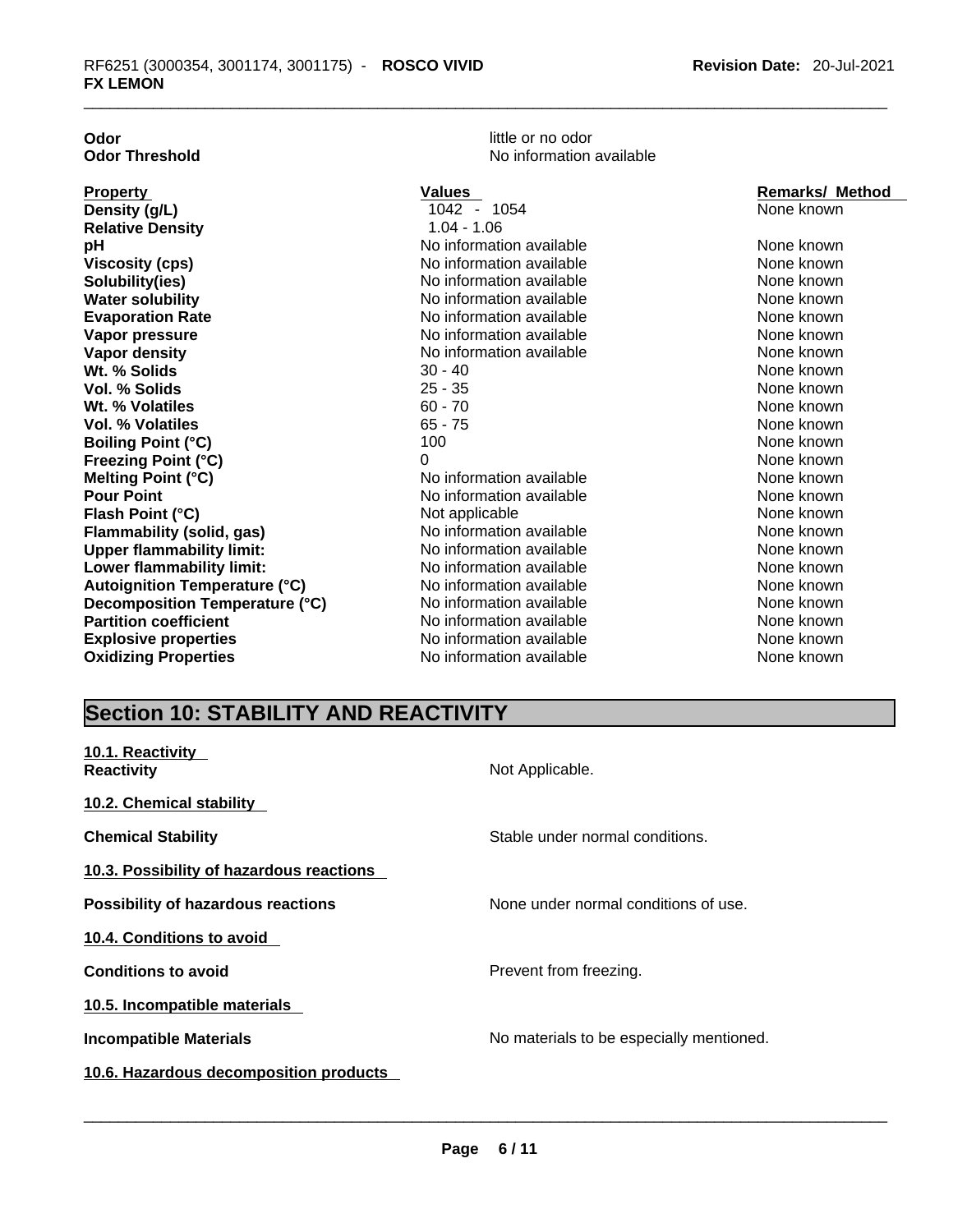**Hazardous Decomposition Products** None under normal conditions of use.

## **Section 11: TOXICOLOGICAL INFORMATION**

#### **11.1. Information on toxicological effects**

**Product Information**

| <b>Inhalation</b>   | There is no data available for this product.                                                 |
|---------------------|----------------------------------------------------------------------------------------------|
| Eye contact         | There is no data available for this product.                                                 |
| <b>Skin contact</b> | Repeated or prolonged skin contact may cause allergic<br>reactions with susceptible persons. |
| Ingestion           | There is no data available for this product.                                                 |
|                     |                                                                                              |

**Acute Toxicity** 

**The following values are calculated based on chapter 3.1 of the GHS document**

#### **Component Information**

| <b>Chemical name</b>                | Oral LD50             | <b>Dermal LD50</b>       | <b>Inhalation LC50</b> |
|-------------------------------------|-----------------------|--------------------------|------------------------|
| Propylene glycol                    | $= 20$ g/kg (Rat)     | $= 20800$ mg/kg (Rabbit) |                        |
| $57-55-6$                           |                       |                          |                        |
| 1,2-Benzisothiazolin-3-one          | $= 1020$ mg/kg (Rat)  |                          |                        |
| 2634-33-5                           |                       |                          |                        |
| 5-Chloro-2-methyl-3(2H)-isothiazolo | $= 53$ mg/kg (Rat)    |                          |                        |
| ne mixture with                     |                       |                          |                        |
| 2-methyl-3(2H)-isothiazolone (3:1)  |                       |                          |                        |
| 55965-84-9                          |                       |                          |                        |
| 2-Methyl-4-isothiazolin-3-one       | 232 - 249 mg/kg (Rat) | $= 200$ mg/kg (Rabbit)   |                        |
| 2682-20-4                           | $= 120$ mg/kg (Rat)   |                          |                        |
|                                     |                       |                          |                        |

| <b>Skin corrosion/irritation</b> | No information available.            |
|----------------------------------|--------------------------------------|
| Eye damage/irritation            | No information available.            |
| <b>Sensitization</b>             | May cause an allergic skin reaction. |
| <b>Mutagenic Effects</b>         | No information available.            |

#### **Carcinogenic effects**

No ingredient of this product present at levels greater than or equal to 0.1% is identified as probable, possible or confirmed human carcinogen by IARC.

**Reproductive Effects No information available.** No information available. **Developmental Effects** No information available. \_\_\_\_\_\_\_\_\_\_\_\_\_\_\_\_\_\_\_\_\_\_\_\_\_\_\_\_\_\_\_\_\_\_\_\_\_\_\_\_\_\_\_\_\_\_\_\_\_\_\_\_\_\_\_\_\_\_\_\_\_\_\_\_\_\_\_\_\_\_\_\_\_\_\_\_\_\_\_\_\_\_\_\_\_\_\_\_\_\_\_\_\_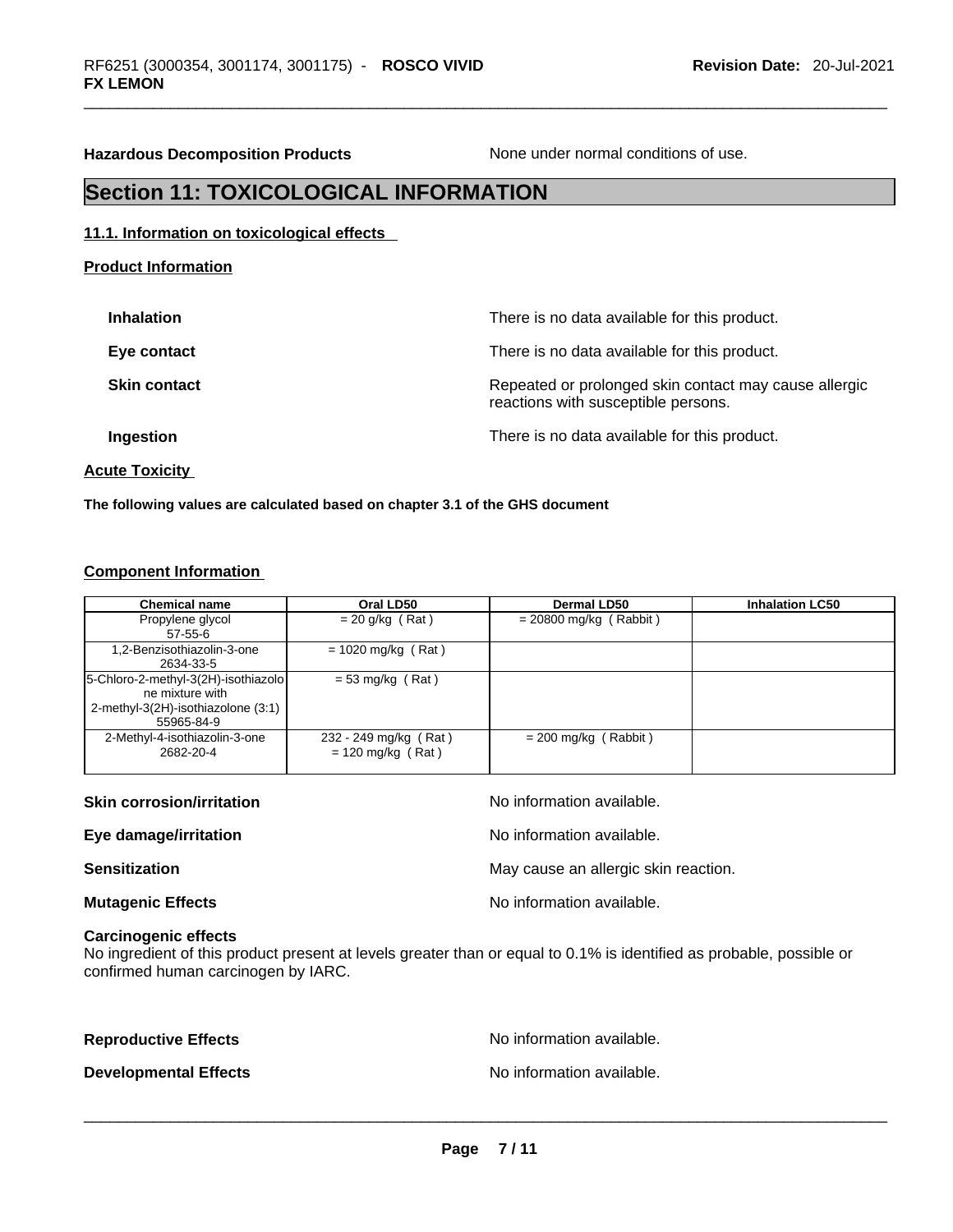| <b>STOT - single exposure</b>   | No information available. |
|---------------------------------|---------------------------|
| <b>STOT - repeated exposure</b> | No information available. |
| <b>Neurological Effects</b>     | No information available. |
| <b>Target organ effects</b>     | No information available. |
| <b>Symptoms</b>                 | No information available. |
| <b>Aspiration Hazard</b>        | No information available. |

# **Section 12: ECOLOGICAL INFORMATION**

#### **12.1. Toxicity**

The environmental impact of this product has not been fully investigated

| <b>Chemical name</b> | Algae/aquatic plants             | Fish                             | Crustacea                  |
|----------------------|----------------------------------|----------------------------------|----------------------------|
| Propylene glycol     | $EC50: = 19000mg/L$ (96h,        | LC50 41 - 47 mL/L Oncorhynchus   | $EC50 > 1000$ mg/L (48 h)  |
| $57 - 55 - 6$        | Pseudokirchneriella subcapitata) | mykiss (96 h)                    | $EC50 > 10000$ mg/L (24 h) |
|                      |                                  | $LC50 = 710$ mg/L Pimephales     |                            |
|                      |                                  | promelas (96 h)                  |                            |
|                      |                                  | $LC50 = 51600$ mg/L Oncorhynchus |                            |
|                      |                                  | mykiss (96 h)                    |                            |
|                      |                                  | $LC50 = 51400$ mg/L Pimephales   |                            |
|                      |                                  | promelas (96 h)                  |                            |

### **12.2. Persistence and degradability**

#### **Persistence / Degradability No information available.**

**12.3. Bioaccumulative potential** 

**Bioaccumulation Bioaccumulation Bioaccumulation** 

| <b>Chemical name</b>                            | <br>Partition<br>coefficient |
|-------------------------------------------------|------------------------------|
| .2-Benzisothiazolin-3-one<br>2634.33.5<br>ີນມີນ | ں. ا                         |

#### **12.4. Mobility in soil**

**Mobility in soil Mobility in soil Mobility in soil Mo No** information available.

**Mobility in Environmental Media** Noinformation available.

#### **12.5. Results of PBT and vPvB assessment**

#### **PBT** and **vPvB** assessment **Notify Apple 2011** No information available.

| <b>Chemical name</b>       | <b>PBT and vPvB assessment</b>                 |
|----------------------------|------------------------------------------------|
| Propylene glycol           | The substance is not PBT / vPvB PBT assessment |
| $57 - 55 - 6$              | does not apply                                 |
| 1,2-Benzisothiazolin-3-one | The substance is not PBT / vPvB                |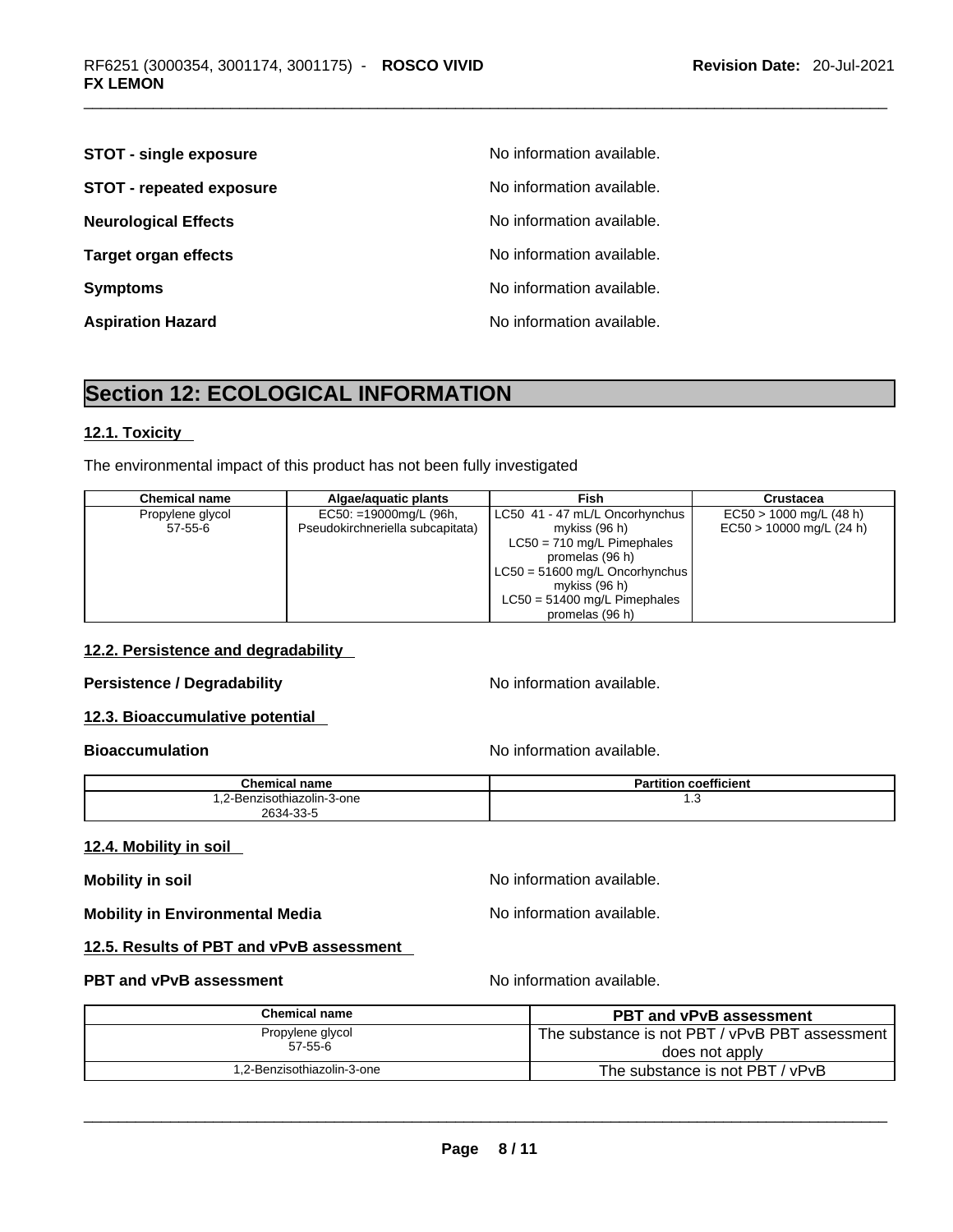| 2634-33-5                                                                       |                                 |
|---------------------------------------------------------------------------------|---------------------------------|
| 5-Chloro-2-methyl-3(2H)-isothiazolone mixture with 2-methyl-3(2H)-isothiazolone | The substance is not PBT / vPvB |
| (3:1)                                                                           |                                 |
| 55965-84-9                                                                      |                                 |
| 2-Methyl-4-isothiazolin-3-one                                                   | The substance is not PBT / vPvB |
| 2682-20-4                                                                       |                                 |

#### **12.6. Other adverse effects**

**Other adverse effects No information available Other adverse effects No information available** 

## **Section 13: DISPOSAL CONSIDERATIONS**

**13.1. Waste treatment methods** 

**EWC waste disposal No** Noinformation available

**Waste from Residues/Unused Products** Dispose of in accordance with the European Directives on waste and hazardous waste.

**Contaminated Packaging** Empty containers should be taken for local recycling, recovery or waste disposal.

**Other Information** Waste codes should be assigned by the user based on the application for which the product was used.

## **Section 14: TRANSPORT INFORMATION**

| <b>IMDG</b> | Not regulated |
|-------------|---------------|
| RID         | Not regulated |
| <b>ADR</b>  | Not regulated |
| <b>ADN</b>  | Not regulated |
| <b>IATA</b> | Not regulated |

## **Section 15: REGULATORY INFORMATION**

### **15.1. Safety, health and environmental regulations/legislation specific for the substance or mixture**

#### **Occupational Illnesses (R-463-3, France)**

| Chemical name                           | French RG number |
|-----------------------------------------|------------------|
| Propylene glycol<br>$57-55-6$           | <b>RG 84</b>     |
| 1,2-Benzisothiazolin-3-one<br>2634-33-5 | <b>RG 65</b>     |

**European Union**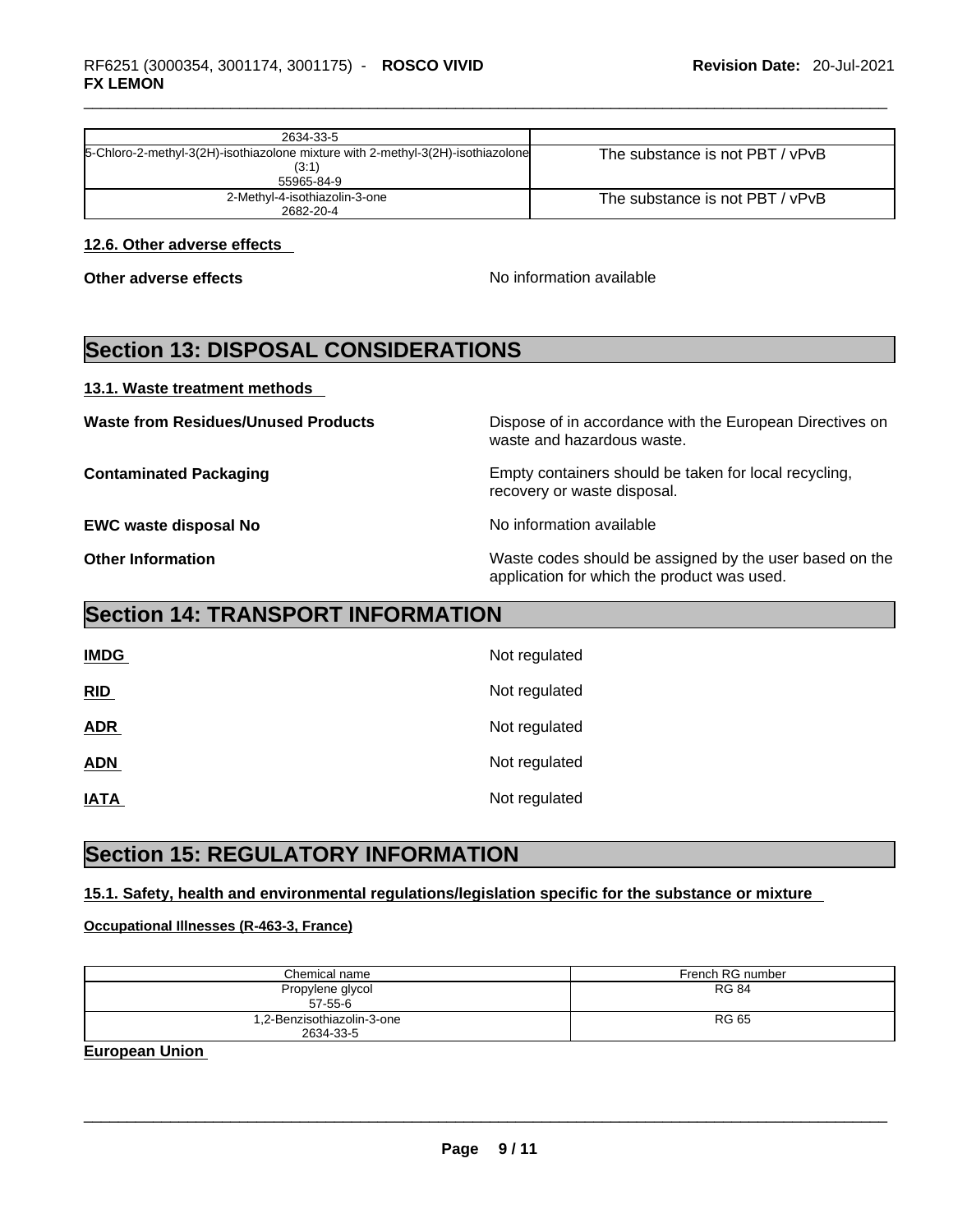Take note of Directive 98/24/EC on the protection of the health and safety of workers from the risks related to chemical agents at work

#### **International Inventories**

| <b>AICS</b>                   | No - Not all of the components are listed. |
|-------------------------------|--------------------------------------------|
| <b>DSL: Canada</b>            | Yes - All components are listed or exempt. |
| <b>EINECS: European Union</b> | No - Not all of the components are listed. |
| <b>ENCS</b>                   | No - Not all of the components are listed. |
| <b>IECSC</b>                  | No - Not all of the components are listed. |
| <b>KECL (Annex 1)</b>         | No - Not all of the components are listed. |
| <b>PICCS</b>                  | No - Not all of the components are listed. |
| <b>TSCA: United States</b>    | Yes - All components are listed or exempt. |

#### **Legend**

**AICS** - Australian Inventory of Chemical Substances **DSL/NDSL** - Canadian Domestic Substances List/Non-Domestic Substances List **IECSC** - China Inventory of Existing Chemical Substances  **EINECS/ELINCS** - European Inventory of Existing Chemical Substances/European List of Notified Chemical Substances **ENCS** - Japan Existing and New Chemical Substances **KECL** - Korean Existing and Evaluated Chemical Substances **PICCS** - Philippines Inventory of Chemicals and Chemical Substances **TSCA** - United States Toxic Substances Control Act Section 8(b) Inventory

#### **15.2. Chemical safety assessment**

**Chemical Safety Report Chemical Safety Report No information available** 

## **Section 16: OTHER INFORMATION**

#### **Full text of H-Statements referred to under section 3**

H301 - Toxic if swallowed

- H302 Harmful if swallowed
- H310 Fatal in contact with skin
- H314 Causes severe skin burns and eye damage
- H315 Causes skin irritation
- H317 May cause an allergic skin reaction
- H318 Causes serious eye damage
- H330 Fatal if inhaled
- H331 Toxic if inhaled
- H400 Very toxic to aquatic life
- H410 Very toxic to aquatic life with long lasting effects
- H411 Toxic to aquatic life with long lasting effects

#### **Key literature references and sources for data** Data from internal and external sources

**Classification procedure:** Expert judgment and weight of evidence determination

**Prepared By Product Stewardship Department** Rosco Laboratories Inc. 52 Harbor View Avenue Stamford, CT 06902, USA Phone: (203)-708-8900 \_\_\_\_\_\_\_\_\_\_\_\_\_\_\_\_\_\_\_\_\_\_\_\_\_\_\_\_\_\_\_\_\_\_\_\_\_\_\_\_\_\_\_\_\_\_\_\_\_\_\_\_\_\_\_\_\_\_\_\_\_\_\_\_\_\_\_\_\_\_\_\_\_\_\_\_\_\_\_\_\_\_\_\_\_\_\_\_\_\_\_\_\_